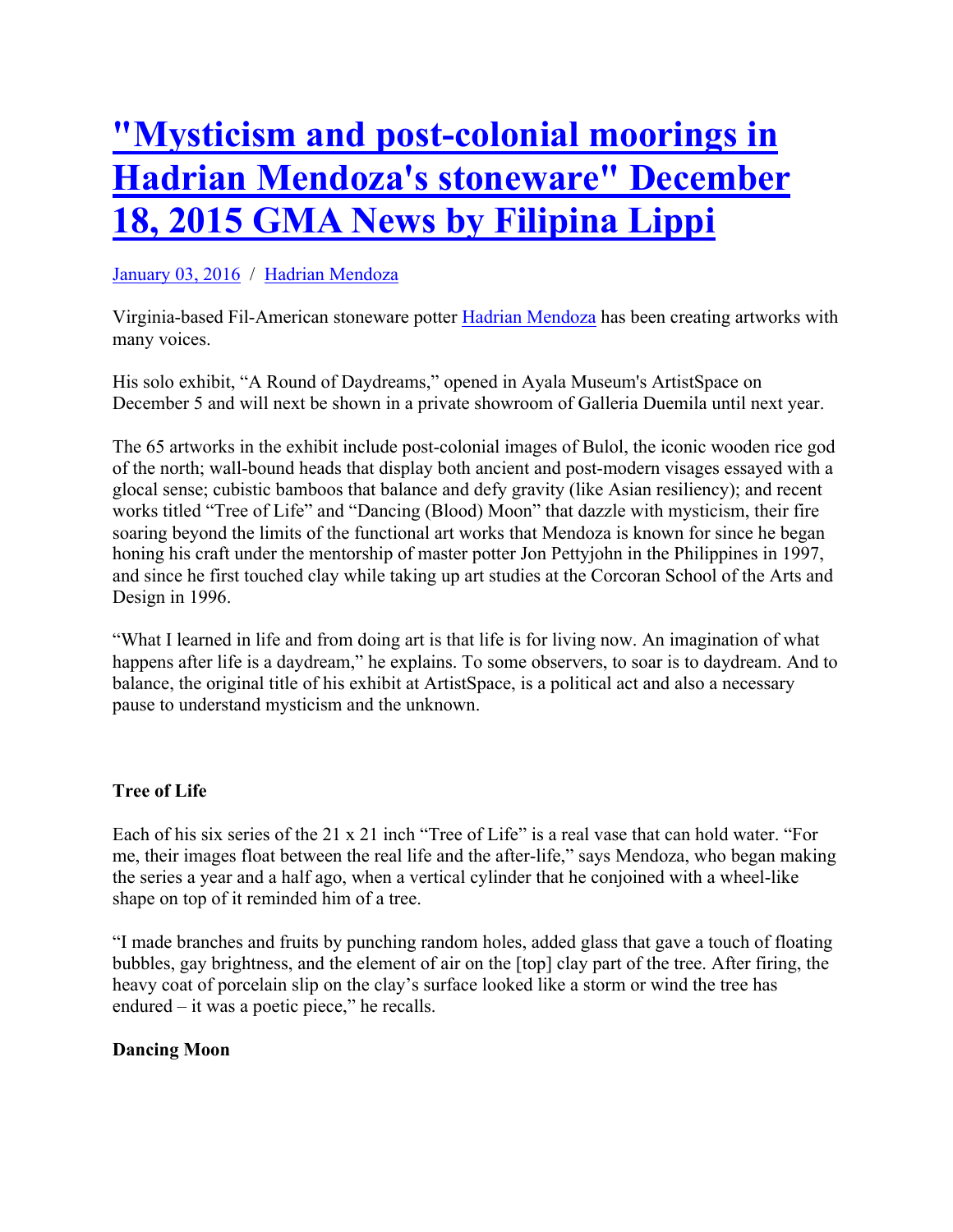Mendoza's "Dancing Moon," a set of 12" x 12" wall pieces, depicts a full moon's dramatic transition into nothingness. The moon is made of green beer bottle fired into ox-blood stoneware splashed with brushstrokes of white porcelain slip. Like a pond of green haze, the glassy moon reflects the red color of its background.

"I began making my moon series in 2014, when I found out that glass melts, drips uncontrollably, and its color becomes brighter when fired into clay. The first time I made this series, the initial piece reminded me of the pulsating moon that I once saw when I was young and drinking with friends at the beach," recalls Mendoza.

### **Dancing bamboo**

His "Dancing Bamboo" series are perfect vases whose sections dart from left to right, then shoot upwards at sharp angles. "For me, they represent balance, evolution, growth, and reaching out. I made them by tilting the weight of several sections from one side to the other. Despite the stressful tilting, they turned out balanced and centered," says Mendoza, adding, "I've been doing variations of the bamboo, but in early 2015, I was challenged to reconstruct the bamboo with a risky balancing act."

#### **Modern warriors**

Mendoza's "Warriors" are wall-bound heads. Minimal lines suggest eyes and lips. Rings and bones pierce sculpturally detailed noses. Colorful cords cascade from them like long hair. "I wanted to bring out the ancient and tribal warriors of the past. Some are hairy, others are bald, suggesting generations of people," Mendoza explains.

"Different skin tones and hair colors suggest multi-races. They are united by the culture of nose piercing that young people in modern times have adopted. It is the effect of the Internet era, of well-travelled young people who respect and almost embrace all cultures. In this era of globalization, keeping one's culture is also a challenge. As a Fil-American who has rediscovered the Philippine culture but is back in the United Statesagain, I have to deal with different cultures and at the same time keep my own (cherished and chosen) cultural space. The Warriors is how human beings negotiate with globalization."

### **Eternal Bulol**

Mendoza's Bulols have sculpted tattoos. They are tall, they look peaceful and they surprisingly stand strong and still on small bases.

Explaining how he has appropriated the Bulol as a source of what is authentic and original in a neo-colonial, neo-liberal, busy, dizzying, and negative world, Mendoza says, "I have become a tattoo artist to my Bulols, engraving carvings and not making mere lines on them – exactly the way I would have decorated my body if my skin was a blank canvas once again." The mummies of ethnic groups in northern Luzon have tattoos, but the bulols in the same area are not at all embellished.